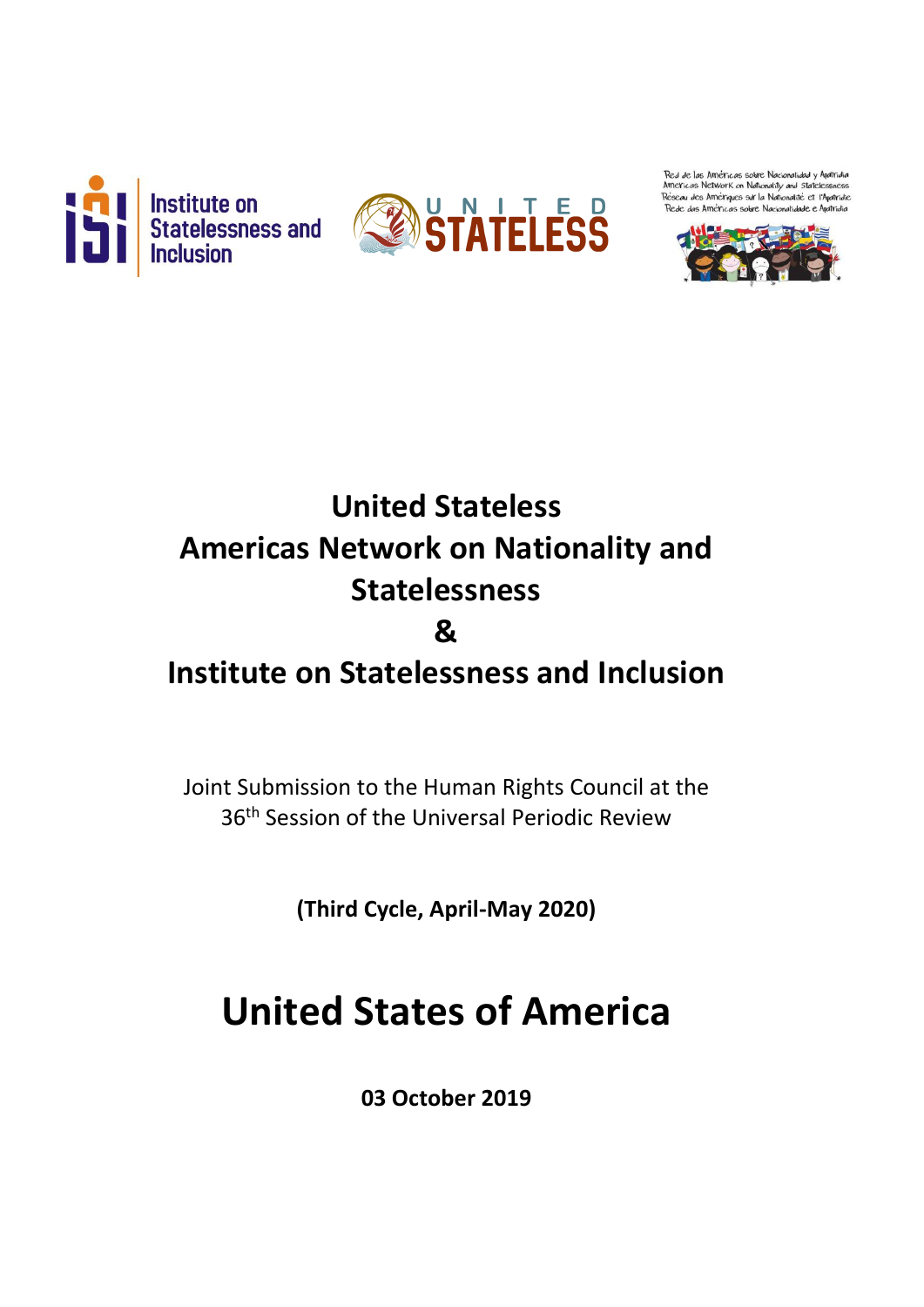### **United Stateless, the Americas Network on Nationality and Statelessness and the Institute on Statelessness and Inclusion**

Joint Submission to the Human Rights Council at the 36<sup>th</sup> Session of the Universal Periodic Review

### **United States of America**

#### **Introduction**

- 1. United Stateless, the Americas Network on Nationality and Statelessness (Red-ANA) and the Institute on Statelessness and Inclusion (ISI) make this joint submission to the Universal Periodic Review (UPR), on the right to a nationality and human rights challenges pertaining to statelessness in the United States of America.
- 2. This submission focuses on gaps in the national legal framework concerning nationality and statelessness, the risk of denaturalization of naturalized Americans, the lack of an identification and protection framework for stateless persons, the arbitrary detention of stateless persons, and the rights of stateless persons.
- 3. *United Stateless* is a registered non-profit organization in the United States representing stateless persons and their allies. Its mission is to build and inspire community among those affected by statelessness and to advocate for their human rights.<sup>1</sup>
- 4. *Red ANA* is a network of civil society organizations, academic initiatives, and individual experts committed to addressing statelessness in the Americas. We believe that all human beings have a right to a nationality and that those who lack nationality altogether – stateless persons – are entitled to adequate protection. $2$
- 5. *The Institute on Statelessness and Inclusion* is an independent non-profit organization dedicated to promoting an integrated, human rights-based response to the injustice of statelessness and exclusion. Established in August 2014, it is the first and only global center committed to promoting the human rights of stateless persons and ending statelessness. The Institute has made over 50 country specific UPR submissions on the human rights of stateless persons, and also compiled summaries of the key human rights challenges related to statelessness in all countries under review under the 23<sup>rd</sup> to the 35<sup>th</sup> UPR Sessions.<sup>3</sup>

<sup>&</sup>lt;sup>1</sup> For more information about United Stateless, see[: www.unitedstateless.org/.](http://www.unitedstateless.org/)

<sup>&</sup>lt;sup>2</sup> For more information about Red-ANA, see:<http://www.americasns.org/>

<sup>&</sup>lt;sup>3</sup> For more information about the Institute on Statelessness and Inclusion, see: [www.institutesi.org.](http://www.institutesi.org/)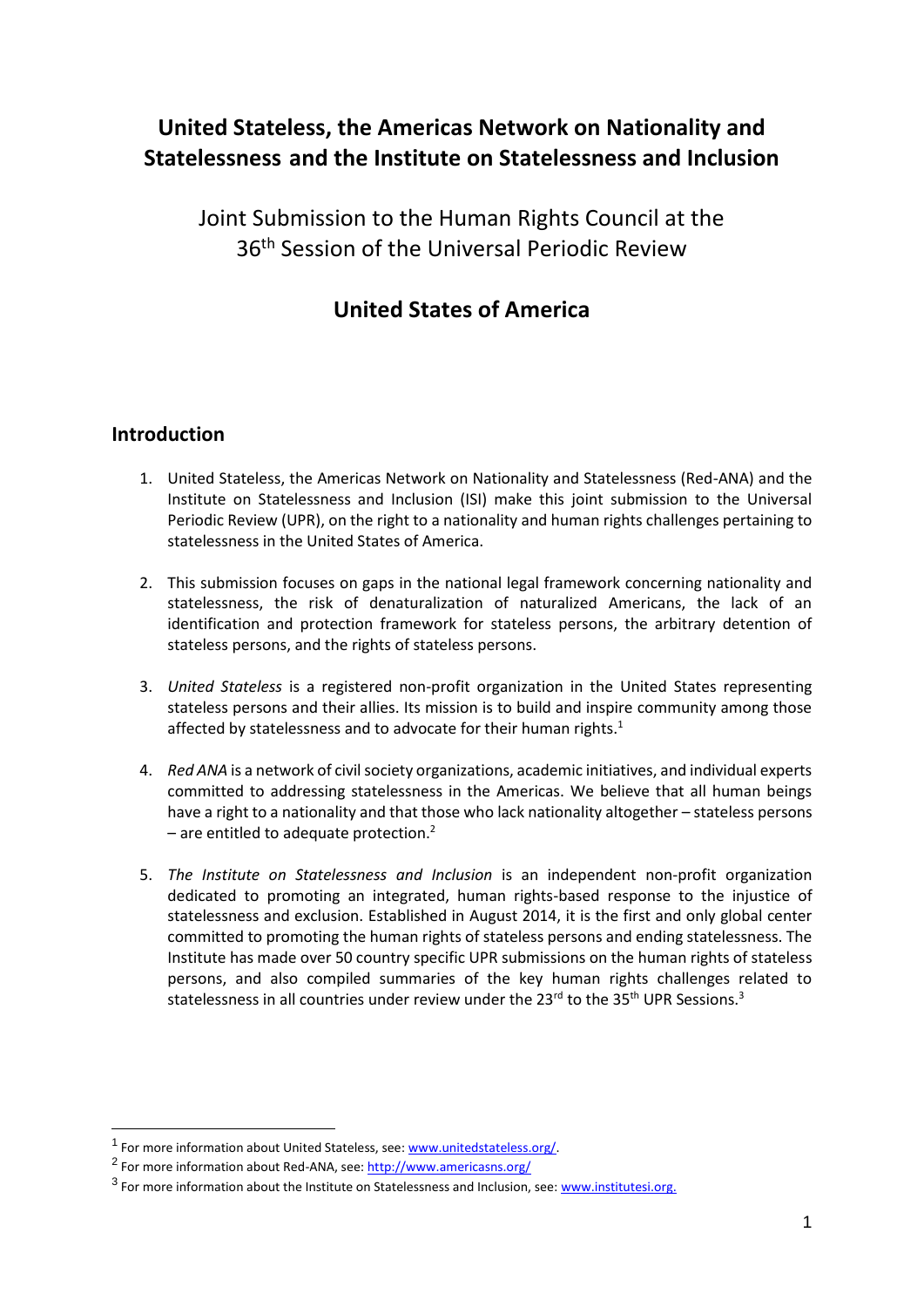#### **Previous UPR of the United States of America under the First and Second Cycle**

- 6. Previously, the U.S. was reviewed during the first UPR cycle in 2010 and the second cycle in 2015. The issues of statelessness and the right to a nationality were not specifically addressed during either cycle. However, during the second the U.S. received over 20 recommendations related to the rights of migrants, including by Algeria, the Holy See, Mexico, Botswana, Sweden, Brazil, Thailand, Spain, Nicaragua, Bolivia, Senegal, Benin, Portugal, Uruguay, Peru, Honduras, Paraguay and the Maldives. The U.S. also received recommendations on detention, including by Egypt, the Czech Republic, Azerbaijan, the Russian Federation, Sweden, Brazil, Thailand and Paraguay. In particular, the recommendations made by Sweden, Brazil, Thailand and Paraguay, out of which two noted and two accepted, were on detention of migrants.<sup>4</sup>
- 7. The U.S. also received a number of recommendations on treaty ratifications.<sup>5</sup> The U.S. has yet to ratify a number of the core human rights treaties that protect the right to a nationality and protect the rights of stateless persons. The U.S. received specific recommendations to accede to the Convention on the Rights of the Child (CRC), which guarantees every child's right to acquire a nationality and to birth registration (Article 7) and to preserve their nationality (Article 8), the Convention on the Elimination of All Forms of Discrimination against Women (CEDAW), which mandates the end of discrimination against women in nationality laws in Article 9, and the Convention on the Rights of Persons with Disabilities (CRPD), which guarantees the right to a nationality in Article 18. Further, at regional level, the American Convention on Human Rights (ACHR), which the U.S. has signed but not ratified, stipulates the right to a nationality for all in Article 20.

#### **Current Treaty Obligations of the United States**

- 8. The U.S. is a party to the International Covenant on Civil and Political Rights (ICCPR), which mandates in Article 24 that every child has the right to a nationality at birth. The U.S. largely satisfies this obligation through its application of both *jus soli* and *jus sanguinis*, as well as free, widely available birth registration. The right to a nationality under the Covenant forms part of a larger international framework through which the right to a nationality for all persons is recognized as a fundamental right, which is included in, among others, the CEDAW (Art 9), CRC (Arts 7 & 8) and Convention on Enforced Disappearances (CED) (Art. 25).
- 9. The United States has also ratified the International Convention on the Elimination of All Forms of Racial Discrimination (ICERD), which guarantees equal enjoyment of the right to a nationality in Article 5(d)(iii). It has also ratified the optional protocols to the Convention on the Rights of the Child (child soldiers and child labor), but not the Convention itself. Further, the U.S. has ratified the Abolition of Forced Labor Convention (ILO No. 105). The United States, however, has not enacted national legislation to implement these treaties.
- 10. As set out above, the U.S. is not party to the CRC, CEDAW and CRPD, and has received recommendations to ratify these conventions. Further, the U.S. is also not party to the Convention on the Protection of the Rights of All Migrant Workers (ICRMW) or the CED.

<sup>4</sup> *Report of the Working Group on the Universal Periodic Review: United States of America* (20 July 2015).

 $<sup>5</sup>$  176.1-176.9, 176.16-176.42; 176.46-176.61, 176.72: Ratification of human rights instruments and ending reservations to</sup> existing ratifications, specifically, CEDAW, CRC and the Disabilities Convention, as well as the Inter-American system.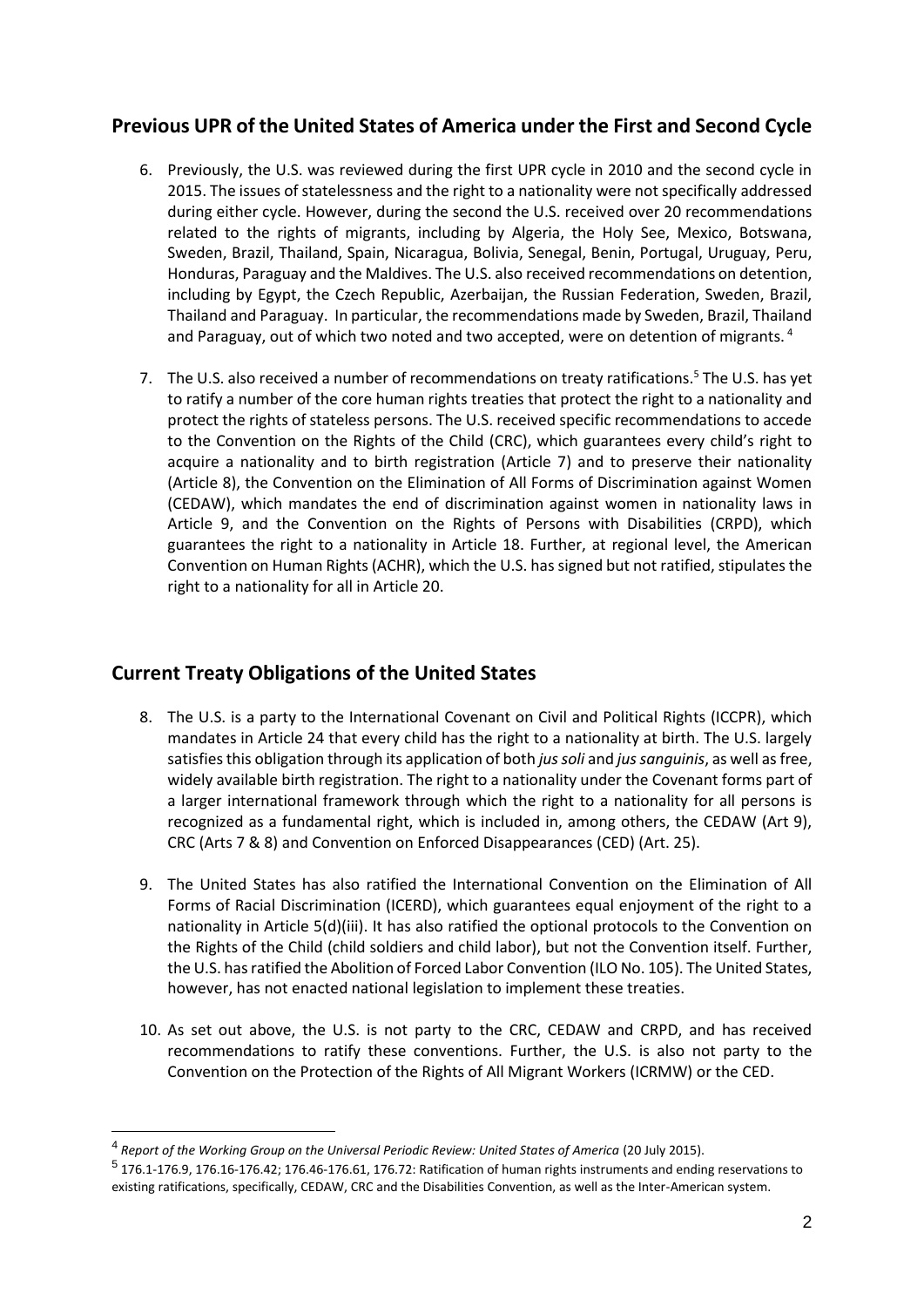- 11. Significantly, the U.S. is also not party to the 1954 Convention Relating to the Status of Stateless Persons and the 1961 Convention on the Reduction of Statelessness. Further, it has also not acceded to the International Labor Organization Discrimination (Employment and Occupation) Convention and the Inter-American human rights instruments contain important protections for undocumented persons and migrant workers, groups in the U.S. which may include stateless persons. Ratification of these treaties would assist in efforts within the U.S. to ensure that all members of the U.S. population enjoy their right to a nationality.
- 12. Finally, the U.S. is a member of the Organization of American States (OAS) and, as such, is subject to the jurisdiction of the Inter-American Commission on Human Rights (IACHR). The American Declaration on the Rights and Duties of Man, in Article 9, guarantees the right to a nationality for all. The U.S. has signed, but not ratified, the ACHR, which mandates the right to a nationality in Article 20.

#### **Gaps in the National Legal Framework**

- 13. Despite participating in the drafting process of both statelessness conventions, the United States has not ratified either. U.S. Law offers no definition of statelessness, nor is there a procedure for identifying stateless persons, protecting them and resolving their situations through facilitated naturalization. The Immigration and Nationality Act (INA) provides a path to naturalization that requires non-citizens to first acquire lawful permanent residence. Indeed, adjusting status to lawful permanent resident for some people requires leaving and reentering the country, something that is not possible for most stateless people. The lack of a legal framework and procedures which recognize and address the unique position of stateless persons, leaves them in limbo with no solution or access to justice or rights.
- 14. Article 7(1) of the CRC and Article 24(3) of the ICCPR guarantees that every child has the right to acquire a nationality. The right of the child to acquire a nationality must be implemented in accordance with the general principles of the CRC, including the right to non-discrimination and the best interest of the child. Articles 3 and 7 of the CRC require that no child should be left stateless for an extended period of time but should be granted the right to acquire a nationality at birth or as soon as possible after birth. While the U.S. applies *jus soli* at birth to all children born within the territory of the United States (with some exceptions – for example, those born in American Samoa are not citizens by birth) and *jus sanguinis*to qualifying children born abroad, it does not guarantee the right to a nationality for children who arrived in the United States after birth, and who would otherwise be stateless.
- 15. The 2017 U.S. Supreme Court case *Sessions v. Morales-Santana* mandated an extension of the residency requirement for unwed U.S. citizen mothers to pass on their nationality to children born abroad, at once resolving a case of discrimination and increasing the risk of statelessness. In that case, the U.S. Supreme Court found the requirement that unwed U.S. citizen fathers reside in the U.S. for a longer period than unwed U.S. citizen mothers constituted a violation of Equal Protection under the U.S. Constitution. The Court remedied that violation by extending the residency requirement for unwed U.S. citizen mothers, choosing to apply a more burdensome standard on mothers, as opposed to easing the burden on fathers. Notably, an amicus brief filed with the Court by scholars on statelessness pointed out that unwed U.S. citizen fathers faced similar challenges to unwed mothers in passing their nationality abroad, and that their children faced a similar risk of statelessness. In its decision, the Court recognized the importance of this observation in discrediting the U.S. government's argument that the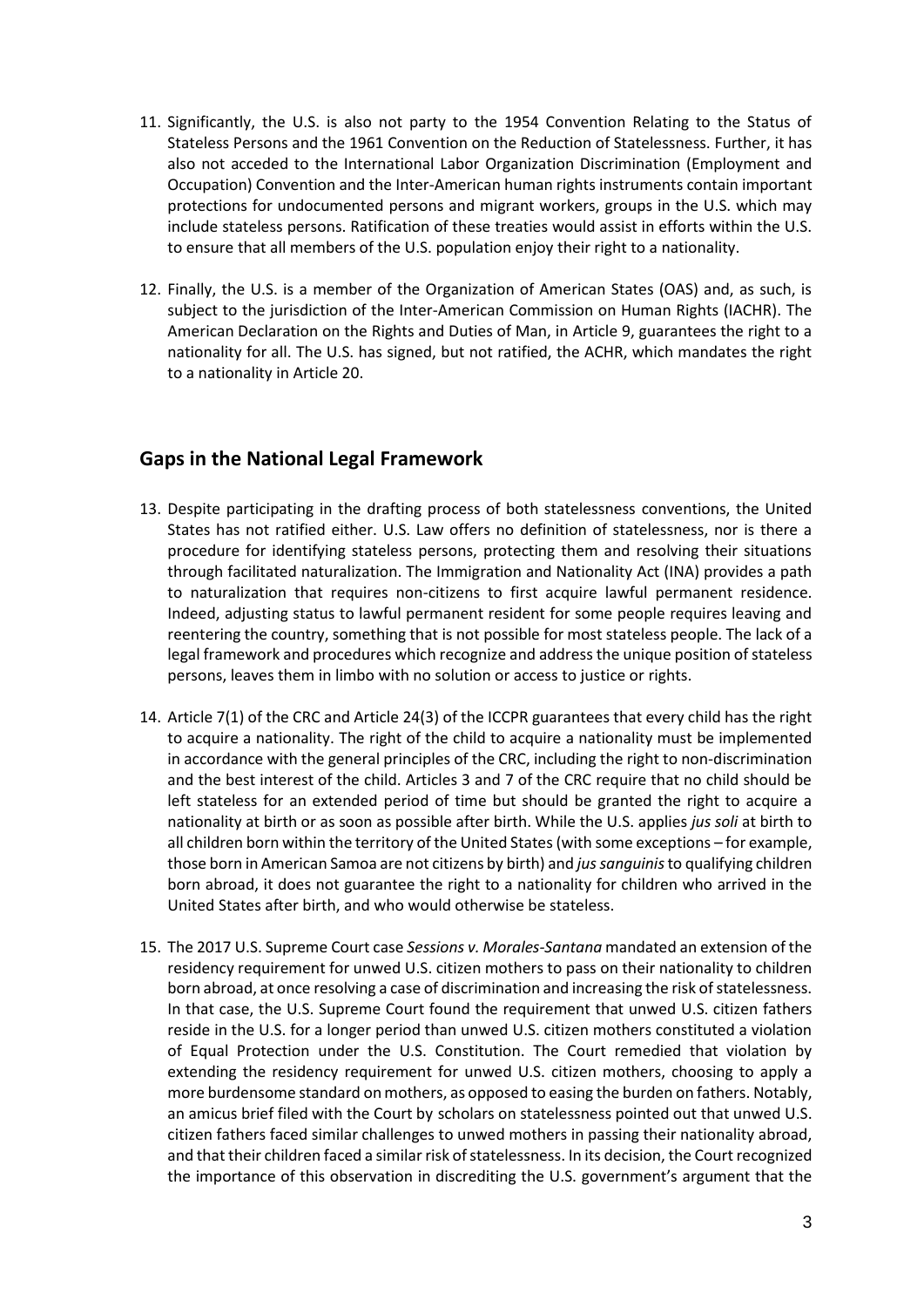difference in treatment was necessary in order to protect against the risk of statelessness. While the Court's remedy resolved the gender-based discrimination at the heart of the case, it failed to account for the risk of statelessness faced by children born to unwed U.S. citizen fathers, and ultimately increased the risk of statelessness faced by the children born abroad to unwed U.S. citizen mothers.<sup>6</sup> The risk of statelessness faced by the children of unwed U.S. citizen parents abroad could have been substantially reduced had the Court remedied the constitutional violation by applying the residency requirement for mothers to fathers.

- 16. Statelessness is not regulated under U.S. law and there is no procedure for identifying stateless people. This lack of recognition affects the rights of stateless persons in numerous ways, including under the immigration law, family law, adoption law and other areas of the law.
- 17. According to the U.S. State Department Policy on Assisted Reproductive Technology (ART) and Surrogacy Abroad, even if local law recognizes a surrogacy agreement and finds that U.S. parents are the legal parents of a child conceived and born abroad through ART, if the child does not have a biological connection to a U.S. citizen parent, the child will not be a U.S. citizen at birth. The identified loophole increases the risk of statelessness regarding children born to surrogate parents outside of the U.S.
- 18. It has also been recently reported that the U.S. State Department has rejected citizenship applications of children of same-sex couples who were born abroad through a surrogate parent on the false account that they are born out of wedlock even if the parents listed on the birth certificate are legally married in the U.S. This discriminatory practice increases the risk of these children to be rendered stateless and requires further attention.<sup>7</sup>
- 19. Due to the complexity of international adoption procedures, a large number of adoptees, although legally adopted, never received U.S. citizenship. In February 2019, the Washington DC based news channel NBC 4 Washington reported that tens of thousands of adoptees may never have received U.S. citizenship.<sup>8</sup> The Adoptee Rights Campaign (ARC) estimated in 2018 that "the number of children adopted from 1945 to 1998 who entered adulthood without U.S. citizenship ranges from 25,000 to 49,000. An additional 7,321-14,643 children adopted from 1999 to 2016 are at-risk of reaching adulthood without U.S. citizenship". Some of these children, the report warns, these children could become stateless. In addition, ARC estimated that with regards to those children adopted after 2016, "*the total number of children adopted by U.S. citizens living without the protection of U.S. citizenship will increase to a new total of 32,000 to 64,000 adoptees [by] 2033*".<sup>9</sup>
- 20. Introduced in 2015 and 2018, and most recently in May 2019, the Adoptee Citizenship Act would have addressed the issue granting automatic citizenship to adult adoptees as well. As of September 2019, this Act is still pending in the judiciary Committee.<sup>10</sup>

<sup>&</sup>lt;sup>6</sup> [https://files.institutesi.org/stateless\\_bulletin\\_2017-06.pdf.](https://files.institutesi.org/stateless_bulletin_2017-06.pdf)

<sup>7</sup> [https://www.advocate.com/family/2019/9/12/fathers-sue-state-dept-pompeo-over-denial-childs-](https://www.advocate.com/family/2019/9/12/fathers-sue-state-dept-pompeo-over-denial-childs-citizenship?utm_source=twitter&utm_medium=social&utm_campaign=family)

[citizenship?utm\\_source=twitter&utm\\_medium=social&utm\\_campaign=family.](https://www.advocate.com/family/2019/9/12/fathers-sue-state-dept-pompeo-over-denial-childs-citizenship?utm_source=twitter&utm_medium=social&utm_campaign=family)

<sup>8</sup> [https://www.nbcwashington.com/investigations/Tens-of-Thousands-of-Adoptees-Learn-They-Arent-U.S.-Citizens-Even-](https://www.nbcwashington.com/investigations/Tens-of-Thousands-of-Adoptees-Learn-They-Arent-US-Citizens-Even-After-Decades-Living-Here-505213201.html?fbclid=IwAR26TsOpbVsR32CPji82TDSLG6lcQLZ9DYkVgGrh3_ecPK9YCyises2dQmk)[After-Decades-Living-Here-](https://www.nbcwashington.com/investigations/Tens-of-Thousands-of-Adoptees-Learn-They-Arent-US-Citizens-Even-After-Decades-Living-Here-505213201.html?fbclid=IwAR26TsOpbVsR32CPji82TDSLG6lcQLZ9DYkVgGrh3_ecPK9YCyises2dQmk)

[<sup>505213201.</sup>html?fbclid=IwAR26TsOpbVsR32CPji82TDSLG6lcQLZ9DYkVgGrh3\\_ecPK9YCyises2dQmk.](https://www.nbcwashington.com/investigations/Tens-of-Thousands-of-Adoptees-Learn-They-Arent-US-Citizens-Even-After-Decades-Living-Here-505213201.html?fbclid=IwAR26TsOpbVsR32CPji82TDSLG6lcQLZ9DYkVgGrh3_ecPK9YCyises2dQmk)

<sup>9</sup> https://media.nbcwashington.com/documents/National-Report-for-Release-to-Congress-Apr-29+(2).pdf.

<sup>10</sup> [https://www.congress.gov/bill/116th-congress/house-bill/2731.](https://www.congress.gov/bill/116th-congress/house-bill/2731)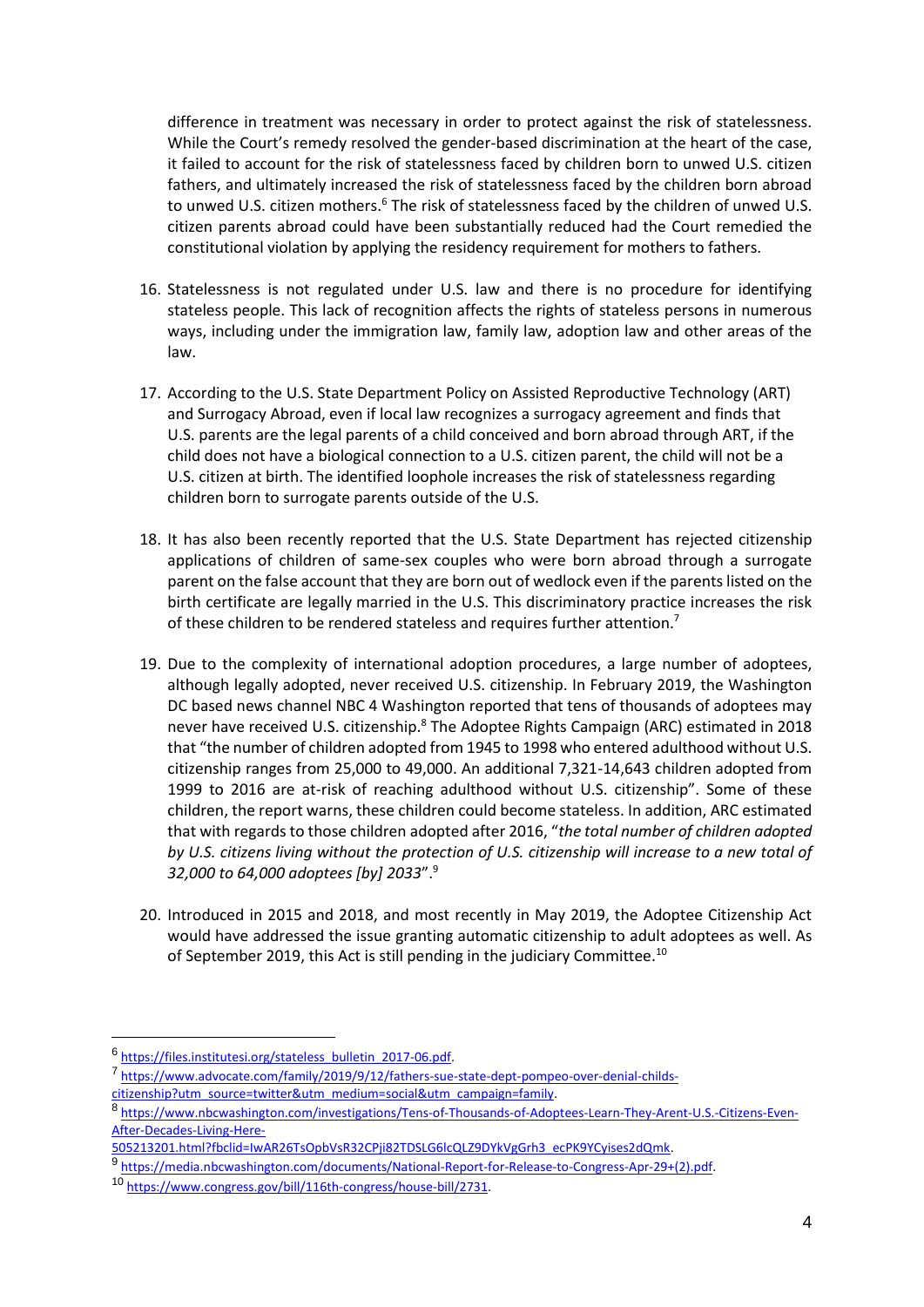#### **Denaturalization**

- 21. The 14<sup>th</sup> Amendment of the U.S. Constitution guarantees citizenship to everyone born in the United States, with a few limited exceptions. However, President Donald Trump has suggested that the country should revise this rule of birthright nationality. In 2018, various news outlets reported that increasingly, the U.S. State Department had denied passports to Americans born near the U.S.-Mexico border at an increased rate.<sup>11</sup> This trend suggests that public authorities may be influenced by the administration's calls for a more restricted access to U.S. citizenship.<sup>12</sup>
- 22. In January 2018, the United States Citizenship and Immigration Service (UNCIS) introduced "Operation Second Look" aiming to refer approximately 1,600 people for prosecution after reviewing an estimated 700.000 immigration files for evidence of fraud.<sup>13</sup> Operation Second Look grew out of a UNCIS program started under the Obama administration called Operation Janus, which also had the aim of identifying cases in which people might have been naturalized despite deportation orders, fraud or criminal charges at the time.<sup>14</sup> However, there is a real concern about the scope and mandate of Operation Second Look.
- 23. In the first two years of the Trump Administration, nearly three times more denaturalization cases were filed (29.5 per year) than the average (12 per year) over the previous eight administrations. Under the Obama Administration, this number was 15.8 denaturalization cases per year.<sup>15</sup> The increased focus on already naturalized American citizens also has a profound effect on running applications for naturalization. The Department for Homeland Security (DHS) has proposed a budget reallocation that would transfer U.S.\$207.6 million from naturalization processing to immigration enforcement, including denaturalization and deportation. In comparison, Operation Janus had a budget of approximately U.S.\$5 million.<sup>16</sup>
- 24. The potential implications of the efforts by the federal government to restrict access to citizenship and strip citizenship from others could include statelessness. Thus far, the statelessness problems in the U.S. have been primarily limited to persons who were made stateless by the actions of other countries. However, the current efforts of the federal government of denationalization could result in the U.S, depriving its citizens of their nationality and rendering stateless within its borders.<sup>17</sup>

<sup>11</sup> [https://www.washingtonpost.com/world/the\\_americas/U.S.-is-denying-passports-to-americans-along-the-border](https://www.washingtonpost.com/world/the_americas/us-is-denying-passports-to-americans-along-the-border-throwing-their-citizenship-into-question/2018/08/29/1d630e84-a0da-11e8-a3dd-2a1991f075d5_story.html?utm_term=.d2a0ad6658db)[throwing-their-citizenship-into-question/2018/08/29/1d630e84-a0da-11e8-a3dd-](https://www.washingtonpost.com/world/the_americas/us-is-denying-passports-to-americans-along-the-border-throwing-their-citizenship-into-question/2018/08/29/1d630e84-a0da-11e8-a3dd-2a1991f075d5_story.html?utm_term=.d2a0ad6658db)[2a1991f075d5\\_story.html?utm\\_term=.d2a0ad6658db.](https://www.washingtonpost.com/world/the_americas/us-is-denying-passports-to-americans-along-the-border-throwing-their-citizenship-into-question/2018/08/29/1d630e84-a0da-11e8-a3dd-2a1991f075d5_story.html?utm_term=.d2a0ad6658db)

<sup>12</sup> [https://www.opendemocracy.net/en/democraciaabierta/statelessness-in-united-states-update/.](https://www.opendemocracy.net/en/democraciaabierta/statelessness-in-united-states-update/) 

<sup>&</sup>lt;sup>13</sup> Open Society Foundations, Unmaking Americans: Insecure Citizenship in the United States, p.8, 2019. For a clear overview, a corresponding factsheet is available here[: https://www.justiceinitiative.org/uploads/08cbf518-8a19-4601-](https://www.justiceinitiative.org/uploads/08cbf518-8a19-4601-897b-7187f04cea27/unmaking-americans-insecure-citizenship-in-the-united-states-fact-sheet-20190916.pdf) [897b-7187f04cea27/unmaking-americans-insecure-citizenship-in-the-united-states-fact-sheet-20190916.pdf.](https://www.justiceinitiative.org/uploads/08cbf518-8a19-4601-897b-7187f04cea27/unmaking-americans-insecure-citizenship-in-the-united-states-fact-sheet-20190916.pdf)

<sup>14</sup> [https://www.nytimes.com/2018/12/19/magazine/naturalized-citizenship-immigration-trump.html.](https://www.nytimes.com/2018/12/19/magazine/naturalized-citizenship-immigration-trump.html) 

<sup>15</sup> Open Society Foundations, Unmaking Americans: Insecure Citizenship in the United States, p.10, 2019.  $16$  Id. P. 71.

<sup>17</sup> [https://www.opendemocracy.net/en/democraciaabierta/statelessness-in-united-states-update/.](https://www.opendemocracy.net/en/democraciaabierta/statelessness-in-united-states-update/)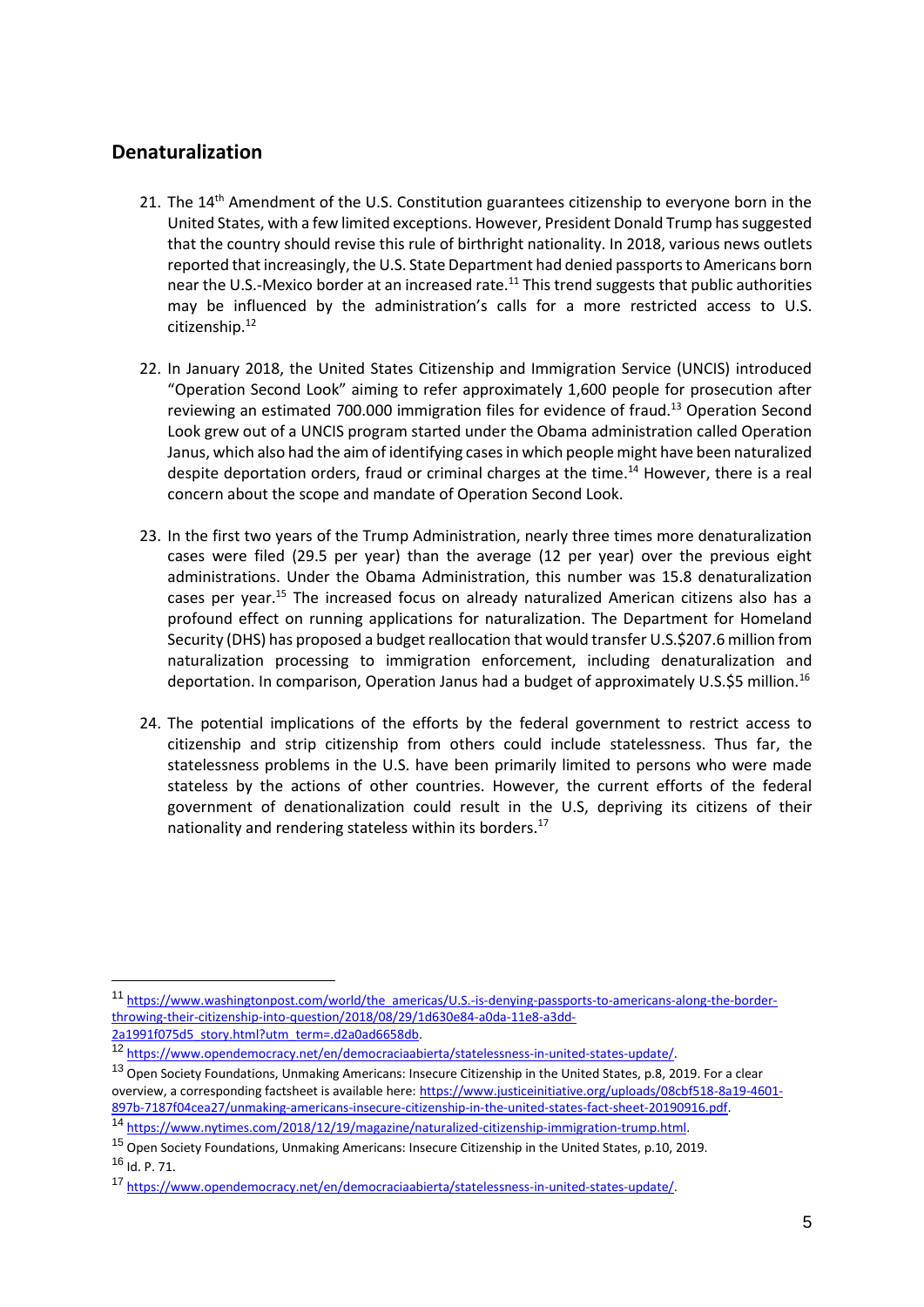#### **The Rights of Stateless Persons**

- 25. While the exact number of stateless persons in the United States is unknown, it is likely that there are a number of individuals residing in the United States both legally and out-of-status who are not considered to be the nationals of any country. Stateless persons in the U.S. are highly vulnerable to arrest, detention and, in some cases, deportation to countries with which they have no established ties. Their immigration status cannot be resolved under U.S. law while they are often denied essential human rights and cannot access many social and welfare services.
- 26. Testimonies provided by stateless persons in the United States demonstrate the paralyzing effect of statelessness in day-to-day life:

*"I was on a vacation in Florida this past January for my birthday and I had to travel by bus to get there because I have no state ID to board an airplane. When it was time for me to go back, I have seen a news report that there had been an ICE raid in the same greyhound station I had arrived from. I was too afraid to go back on the bus to Chicago, so my brother had to fly to Florida and rent a car to drive me back home."*

*"Not having a work authorization card meant that not only I did not have way to a legal form of identification but that I could not work legally, acquire a drivers license, access to higher education financial assistance, own a bank account, have a phone account, purchase property, enter certain buildings nor claim mail at the post office. When my then boyfriend and I decided to marry, we could not legally marry in our own city but traveled to a different state with a more lenient marriage certification identification requirement."*

*"After nearly 20 years of trying to resolve my status in the U.S., I found out about my statelessness while attempting to voluntarily deport myself to my home country to be with my dying father, only to be denied this right on the grounds that my country no longer recognized me as a citizen."*

*"I've been to the DMV about three different times trying to obtain a visitor's driver's license, but I was unable to because they wouldn't accept my Dutch birth certificate, as a form of identification. I was told I need a passport to show, which I do not have. I tried explaining my situation to the supervisor, but she told me she never heard of the term stateless and has never run into someone with my situation before. I was told to come back when I have an asylum/refugee card."*

27. Stateless persons in the U.S. experience limited freedom of movement, in violation of the ICCPR Article 12(1). They may spend years under a final order of removal from the U.S. but cannot be removed or resolve their status. Without the ability to travel outside the U.S. or to sponsor family members, stateless people may spend years, even decades, separated from family members. Stateless persons lack documentation to facilitate movement on airplanes and buses. According to members of United Stateless, they are often unable to get driver's licenses and, if they are without a visa, they risk arrest and detention when they travel. Stateless persons also frequently cannot obtain travel documents to travel abroad because of gaps in the procedures for issuing such documents. For example, one member of United Stateless who has a green card has been unable to get a travel document because of such loopholes, even though he is entitled to one.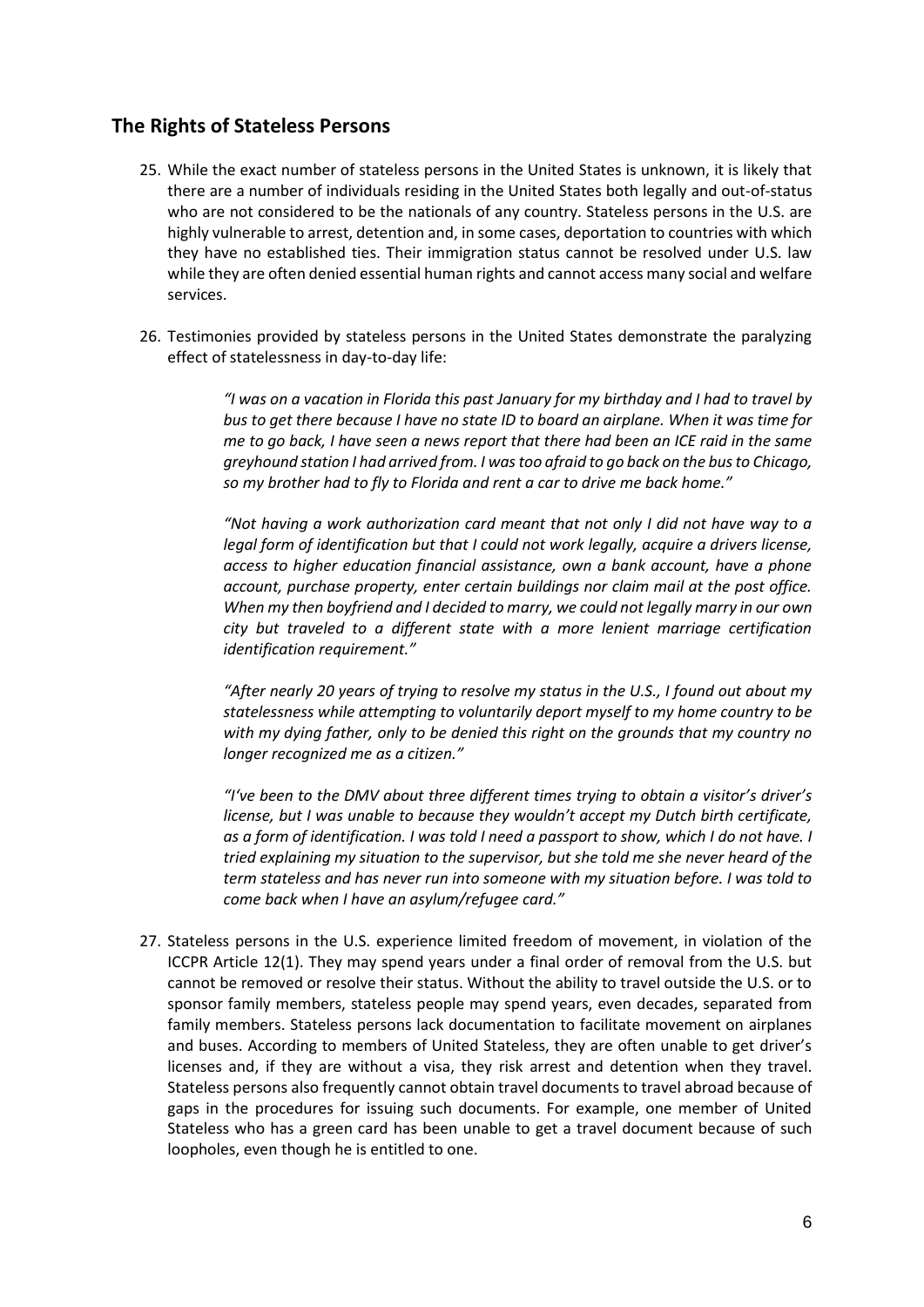- 28. Many stateless persons lack work authorization in the U.S. and cannot work. Recent actions taken by the Trump Administration, such as removing work authorization for persons in the process of claiming asylum, may make access to work for stateless persons even more difficult.<sup>18</sup> Most members of United Stateless have obtained a work authorization only because they are under a final order of removal, but they cannot be removed because of their statelessness.
- 29. Depending on their status, stateless persons in the U.S. often have no way of getting identity documents or, if they have access to documents, they often struggle to meet the requirements or maintain these documents over a long time period. Even for individuals who qualify for relevant documents, statelessness may negatively affect their ability to get Green Cards, work authorizations, drivers licenses, city ID cards, passports and other documents. Lack of ID card has a devastating effect on stateless people, restricts their movement, prevents them from working or attending university and makes it difficult to apply for credit cards, bank accounts, cell phones and any other service that requires an ID card. In some cities, even accessing buildings or other spaces may be difficult due to the need to provide an ID card for security reasons. Likewise, encounters with government agents or police officers are a constant concern for stateless persons.

#### **Lack of a procedure to identify and protect stateless persons**

- 30. While the United States has an obligation to ensure that all persons who have a right to U.S. nationality can exercise this right without any impediment, it should also implement a dedicated statelessness determination procedure to ensure that all stateless persons who live in the United States (and who do not have a right to U.S. nationality) are identified, protected and offered pathways to facilitated naturalization.
- 31. The U.S. does not at present have a specific procedure for the determination of statelessness. The identification of stateless persons is critical in a country's ability to guarantee the rights of stateless persons living within its borders. A formal statelessness determination procedure would offer the most effective means to protect the rights of stateless persons who do not have the right to American nationality and would assist the State in its implementation of its statelessness safeguards. It would also allow the U.S. to better understand the extent of statelessness on its territory and to better monitor the status and treatment of stateless persons.
- 32. In order to determine statelessness in full accordance with the relevant international standards, a statelessness determination procedure should, according to the UNHCR Handbook on Protection of Stateless Persons, be simple, accessible to everyone within the territory, and be fair and efficient. The procedure should be formalized in law and observe due process guarantees. In compliance with these standards, United States' statelessness determination procedure should provide for a shared burden of proof, the standard of proof should be reduced and applicants should be offered an individual interview. Moreover, information and counselling about the procedure should be widely disseminated in order to facilitate access to the procedure. Additional procedural and evidentiary safeguards for child applicants should be put in place, including 'priority processing of their claims, provision of appropriately trained legal representatives, interviewers and interpreters as well as the

<sup>18</sup> [https://www.vox.com/policy-and-politics/2019/9/11/20853362/trump-work-permit-asylum.](https://www.vox.com/policy-and-politics/2019/9/11/20853362/trump-work-permit-asylum)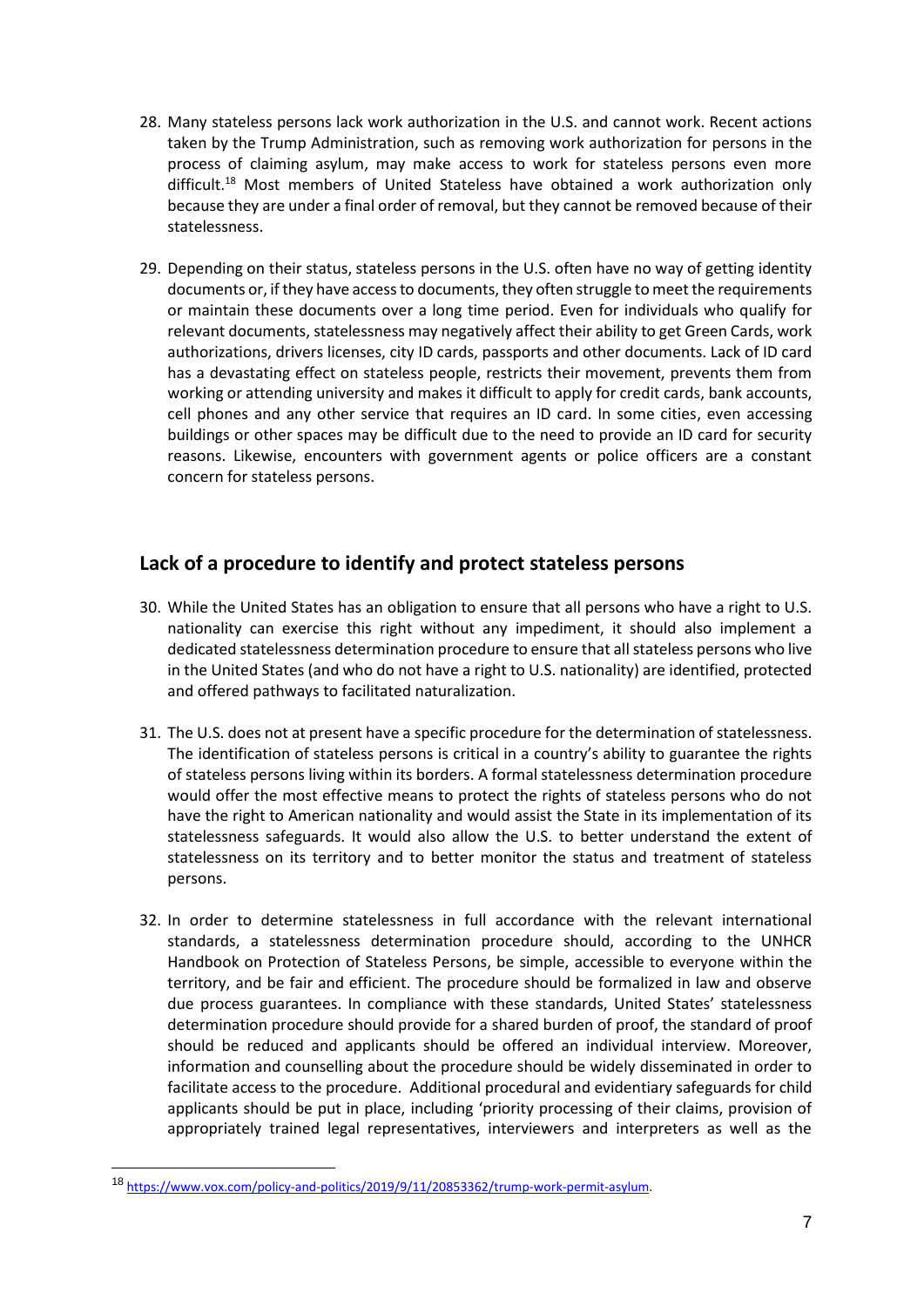assumption of a greater share of the burden of proof by the State'. Government officials who may come in contact with stateless persons through their regular work (for example, social services or immigration control) should be trained to identify potential applicants and should refer them to the determination procedure. Finally, authorities involved in the identification of stateless persons should be provided with training on statelessness and the human rights of stateless persons.<sup>19</sup>

#### **Arbitrary Detention of Migrants and Stateless People**

- 33. Article 9 of the ICCPR obligates the U.S. not to arbitrarily and unlawfully detain individuals including migrants and stateless people. Many stateless people in the United States are undocumented but undeportable. In *Zadvydas v. Davis,* the Supreme Court held that undeportable aliens cannot be held in detention for longer than 6 months without a hearing unless there are special circumstances. The right of detained immigrants to due process was confirmed in *Clark v. Martinez*. Nevertheless, because there is no process to determine statelessness in the U.S., detention and removal officers may be unconvinced that an individual is stateless and therefore undeportable. In such cases, officers may declare that a removable non-citizen is uncooperative, or otherwise find their removal reasonably foreseeable, such that the 6-month limit on detention will not apply. As a result, stateless persons continue to face a risk of prolonged or indefinite immigrant detention in the U.S., a situation that likely violates Article 9 of the ICCPR.
- 34. Statelessness is not a defense against removal in the U.S., and removal procedures do not take account of a person's statelessness when a country for removal is determined. As a result, there have been cases of stateless persons deported to countries to which they have no meaningful links. In cases where stateless persons cannot be removed because they lack a nationality link to any country in the world, they may be subject to prolonged detention (discussed above), or released from detention on an order of supervision. Stateless persons under an order of supervision are often required to report monthly to immigration authorities, sometimes for years, even though there is no legal pathway to resolve their case. Often, these reporting requirements are arbitrary and onerous, governed by vague administrative regulations and policies that leave great leeway for discretion to individual detention and removal officers.
- 35. While in immigration detention, some stateless persons are subjected to forced labor, which may violate the Abolition of Forced Labor Convention Article 1, which prohibits the use of forced labor as part of discrimination on the grounds of nationality. For example, United Stateless has received reports of stateless youth in detention being forced to clean the toilets of immigration guards.

<sup>19</sup> [https://www.unhcr.org/protection/statelessness/53b698ab9/handbook-protection-stateless-persons.html.](https://www.unhcr.org/protection/statelessness/53b698ab9/handbook-protection-stateless-persons.html)